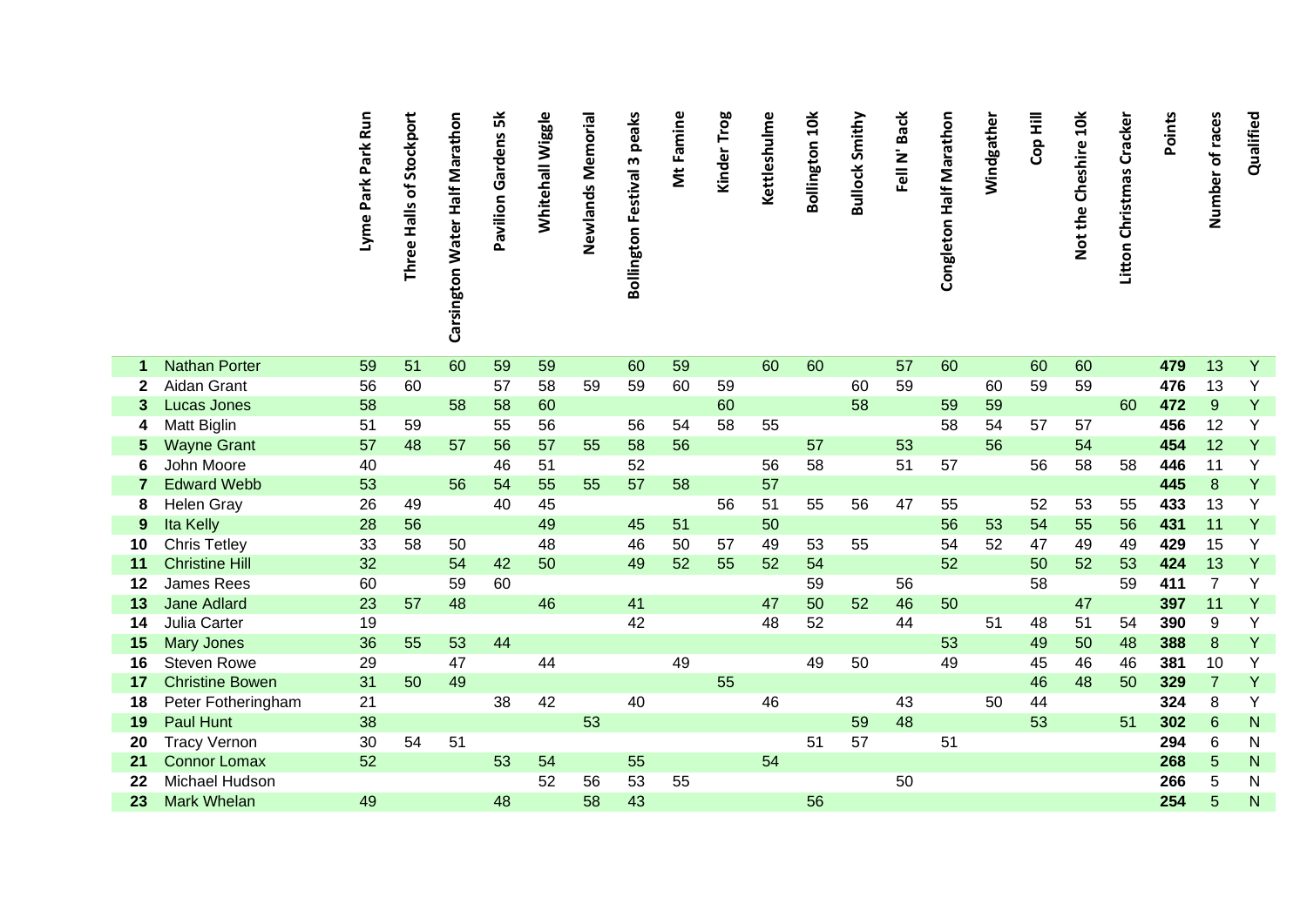| 24 | Michael Nasralla           |    |    |    |    |    | 51 | 54 |    |    |    | 52 | 55 |    |    |    | 212 | $\overline{4}$ | $\mathsf{N}$ |
|----|----------------------------|----|----|----|----|----|----|----|----|----|----|----|----|----|----|----|-----|----------------|--------------|
| 25 | <b>Roy Whittle</b>         | 43 |    |    |    |    |    | 51 |    |    | 55 |    |    |    |    | 57 | 206 | $\overline{4}$ | ${\sf N}$    |
| 26 | Robin Leathley             | 44 |    |    | 50 |    |    |    |    |    |    |    |    | 55 | 56 |    | 205 | $\overline{4}$ | $\mathsf{N}$ |
| 27 | Dave Bowen                 | 42 |    |    | 45 |    | 52 |    | 53 |    |    |    |    |    |    |    | 192 | $\overline{4}$ | $\mathsf{N}$ |
| 28 | Rebecca Sullivan           | 41 |    |    | 47 | 53 |    | 50 |    |    |    |    |    |    |    |    | 191 | $\overline{4}$ | $\mathsf{N}$ |
| 29 | <b>Amelia Hunt</b>         | 47 |    |    |    |    | 57 |    |    |    |    | 49 |    |    |    |    | 153 | 3              | ${\sf N}$    |
| 30 | <b>Brian Holland</b>       | 46 |    |    | 51 |    |    |    |    |    |    |    |    |    |    | 47 | 144 | 3              | $\mathsf{N}$ |
| 31 | <b>Moira Hunt</b>          | 34 |    |    |    |    |    |    |    |    |    |    |    | 51 |    | 52 | 137 | 3              | ${\sf N}$    |
| 32 | Sue Crompton               | 35 |    | 52 |    |    |    | 44 |    |    |    |    |    |    |    |    | 131 | 3              | $\mathsf{N}$ |
| 33 | <b>Alistair Fitzgerald</b> |    |    |    |    |    |    |    |    |    |    | 60 | 58 |    |    |    | 118 | $\overline{2}$ | $\mathsf{N}$ |
| 34 | Rebecca Glen               | 27 |    |    | 43 |    |    | 47 |    |    |    |    |    |    |    |    | 117 | 3              | $\mathsf{N}$ |
| 35 | <b>Paul Oakley</b>         |    |    |    |    |    |    |    |    | 59 |    | 55 |    |    |    |    | 114 | $\overline{2}$ | ${\sf N}$    |
| 36 | Carolyn Whittle            | 25 |    |    | 41 | 47 |    |    |    |    |    |    |    |    |    |    | 113 | 3              | $\mathsf{N}$ |
| 37 | <b>Steve Hennessey</b>     |    | 53 |    |    |    |    |    |    |    | 55 |    |    |    |    |    | 108 | $\overline{2}$ | ${\sf N}$    |
| 38 | Ade West-Samuel            | 54 | 52 |    |    |    |    |    |    |    |    |    |    |    |    |    | 106 | $\overline{2}$ | ${\sf N}$    |
| 39 | <b>Kevin Day</b>           | 48 |    |    | 52 |    |    |    |    |    |    |    |    |    |    |    | 100 | $\overline{2}$ | ${\sf N}$    |
| 40 | Anna Aspinall              | 50 |    |    | 49 |    |    |    |    |    |    |    |    |    |    |    | 99  | $\overline{2}$ | $\mathsf{N}$ |
| 41 | <b>Julie Parr</b>          |    | 47 |    |    |    |    |    |    |    |    | 45 |    |    |    |    | 92  | $\overline{2}$ | ${\sf N}$    |
| 42 | <b>Melanie Watts</b>       |    |    |    |    | 43 |    | 39 |    |    |    |    |    |    |    |    | 82  | $\overline{2}$ | $\mathsf{N}$ |
| 43 | <b>Mark Ruston</b>         | 16 |    |    |    |    |    |    |    |    |    | 54 |    |    |    |    | 70  | $\overline{2}$ | $\mathsf{N}$ |
| 44 | James Hobson               |    |    |    |    |    | 60 |    |    |    |    |    |    |    |    |    | 60  | $\mathbf 1$    | N            |
| 45 | <b>Helen Fotheringham</b>  | 20 |    |    | 39 |    |    |    |    |    |    |    |    |    |    |    | 59  | $\overline{2}$ | N            |
| 46 | Pete Woodhead              |    |    |    |    |    |    |    |    | 58 |    |    |    |    |    |    | 58  | $\mathbf 1$    | $\mathsf{N}$ |
| 47 | <b>Colin Allott</b>        |    |    |    |    |    |    |    |    |    |    | 58 |    |    |    |    | 58  | $\mathbf{1}$   | ${\sf N}$    |
| 48 | <b>Rachel Evatt</b>        |    |    |    |    |    |    |    | 57 |    |    |    |    |    |    |    | 57  | $\overline{1}$ | $\mathsf{N}$ |
| 49 | <b>Neil Colquhoun</b>      |    |    |    |    |    |    |    |    |    |    |    | 57 |    |    |    | 57  | $\mathbf{1}$   | ${\sf N}$    |
| 50 | <b>Thomas Screen</b>       | 55 |    |    |    |    |    |    |    |    |    |    |    |    |    |    | 55  | 1              | N            |
| 51 | <b>Helen Gilbert</b>       |    |    | 55 |    |    |    |    |    |    |    |    |    |    |    |    | 55  | $\overline{1}$ | ${\sf N}$    |
| 52 | Emma Cameron               |    |    |    |    |    |    |    |    | 53 |    |    |    |    |    |    | 53  | $\mathbf 1$    | $\mathsf{N}$ |
| 53 | Louis Boynton              |    |    |    |    |    |    | 48 |    |    |    |    |    |    |    |    | 48  | $\mathbf{1}$   | $\mathsf{N}$ |
| 54 | Jeremy Parr                |    | 46 |    |    |    |    |    |    |    |    |    |    |    |    |    | 46  | 1              | N            |
| 55 | <b>Philip Mervik</b>       | 45 |    |    |    |    |    |    |    |    |    |    |    |    |    |    | 45  | $\mathbf{1}$   | ${\sf N}$    |
| 56 | <b>Matthew Day</b>         | 39 |    |    |    |    |    |    |    |    |    |    |    |    |    |    | 39  | 1              | N            |
| 57 | <b>Iona Sewell</b>         | 37 |    |    |    |    |    |    |    |    |    |    |    |    |    |    | 37  | $\overline{1}$ | ${\sf N}$    |
| 58 | Sue Holland                | 24 |    |    |    |    |    |    |    |    |    |    |    |    |    |    | 24  | 1              | N            |